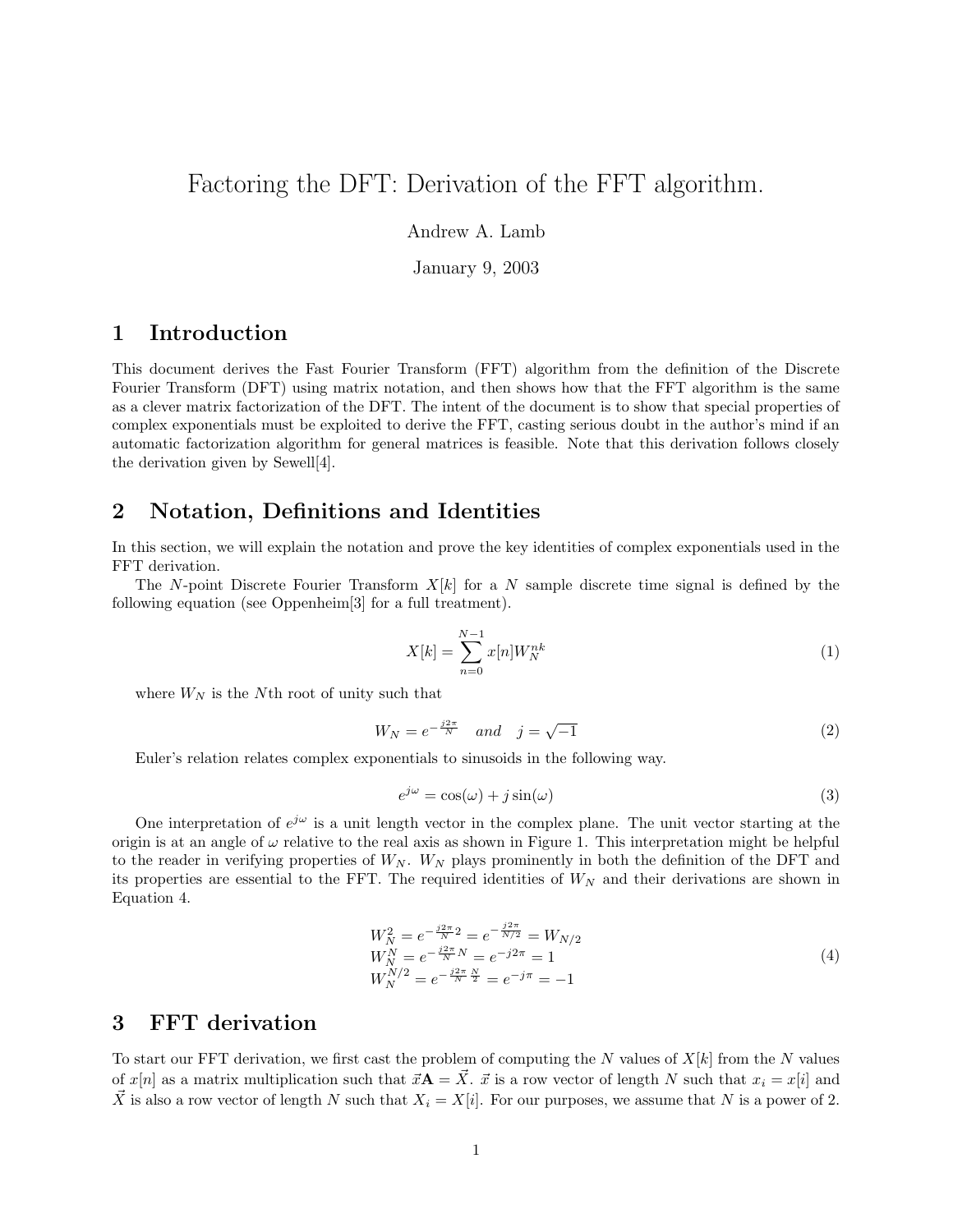

Figure 1:  $z = e^{j\omega}$  as a unit vector in the complex plane. If we define  $z = Re\{z\} + j \cdot Im\{z\}$  then  $Re{z} = cos(\omega)$  and  $Im{z} = sin(\omega)$ .

If the length of  $x[n]$  is not a power of two, we can "zero pad"  $x[n]$  to the appropriate length. Zero padding  $x[n]$  does not introduce any extraneous frequency components to  $X[k]$ , so it can always be done safely. See Oppenheim<sup>[3]</sup> for a full theoretical treatment on the subject. From Equation 1 we can see that  $A$  must be a NxN matrix such that  $a_{i,k} = W_N^{ik}$ . We can write out the equation  $\vec{x}A = \vec{X}$  in the following way.

$$
\begin{bmatrix} x_0 & x_1 & \cdots & x_{N-1} \end{bmatrix} \begin{bmatrix} W_N^{0,0} & W_N^{0,1} & \cdots & W_N^{0,(N-1)} \\ W_N^{1,0} & W_N^{1,1} & \cdots & W_N^{1,(N-1)} \\ \vdots & \vdots & \ddots & \vdots \\ W_N^{(N-1),0} & W_N^{(N-1),1} & \cdots & W_N^{(N-1),(N-1)} \end{bmatrix} = \begin{bmatrix} X_0 & X_1 & \cdots & X_{N-1} \end{bmatrix}
$$
(5)

The non obvious essential step of the derivation is rewriting Equation 5 by dividing up both  $\vec{x}$  and  $\vec{\vec{X}}$ into their even indexed elements followed by their odd indexed elements (Equation 6) and modifying A appropriately (Equation 7).

$$
\begin{bmatrix}\n\vec{x}_{even} & \vec{x}_{odd} \\
\vec{X}_{even} & \vec{X}_{odd}\n\end{bmatrix} =\n\begin{bmatrix}\nx_0 & x_2 & \cdots & x_{N-2} & x_1 & x_3 & \cdots & x_{N-1} \\
X_0 & X_2 & \cdots & X_{N-2} & X_1 & X_3 & \cdots & X_{N-1}\n\end{bmatrix}
$$
\n(6)

$$
\left[ \vec{x}_{even} \mid \vec{x}_{odd} \right] \left[ \frac{\mathbf{P} \mid \mathbf{Q}}{\mathbf{R} \mid \mathbf{S}} \right] = \left[ \vec{X}_{even} \mid \vec{X}_{odd} \right] \tag{7}
$$

Our goal is to derive relationships between  $P$ ,  $Q$ ,  $R$  and  $S$  such that we can reduce the computational requirements. We start by defining two new matrices **B** and **D**. We let **B** be the  $(N/2)x(N/2)$  DFT matrix, which means that  $b_{i,k} = W^{ik}_{N/2}$ .

$$
\mathbf{B} = \begin{bmatrix} W_{N/2}^{0 \cdot 0} & W_{N/2}^{0 \cdot 1} & \cdots & W_{N/2}^{0 \cdot (N/2 - 1)} \\ W_{N/2}^{1 \cdot 0} & W_{N/2}^{1 \cdot 1} & \cdots & W_{N/2}^{1 \cdot (N/2 - 1)} \\ \vdots & \vdots & \ddots & \vdots \\ W_{N/2}^{(N/2 - 1) \cdot 0} & W_{N/2}^{(N/2 - 1) \cdot 1} & \cdots & W_{N/2}^{(N/2 - 1) \cdot (N/2 - 1)} \end{bmatrix}
$$
(8)

And we let **D** be a diagonal  $(N/2)x(N/2)$  matrix such that  $d_{i,i} = W_N^i$ .

$$
\mathbf{D} = \begin{bmatrix} W_N^0 & 0 & \cdots & 0 \\ 0 & W_N^1 & \cdots & 0 \\ \vdots & \vdots & \ddots & \vdots \\ 0 & 0 & \cdots & W_N^{(N/2-1)} \end{bmatrix}
$$
(9)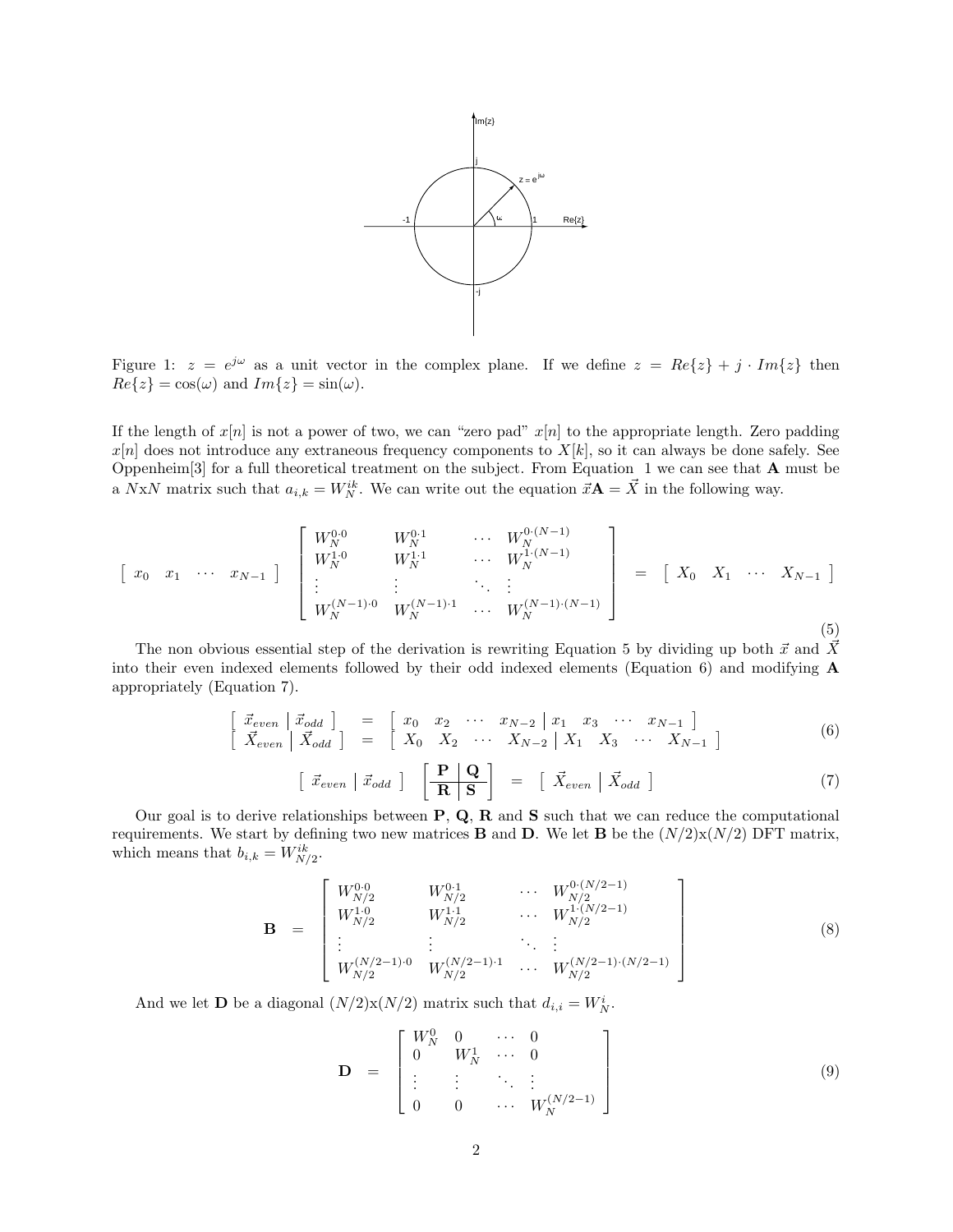Now, we are ready to express  $P$ ,  $Q$ ,  $R$  and  $S$  in terms of  $B$  and  $D$ .

$$
p_{i,k} = a_{2i,k} = W_N^{2ik} = W_N^{ik} = b_{i,k} \Rightarrow \mathbf{P} = \mathbf{B}
$$
  
\n
$$
q_{i,k} = a_{2i,N/2+k} = W_N^{2i(N/2+k)} = W_N^{Ni} W_N^{2ik} = 1^i W_{N/2}^{ik} = b_{i,k} \Rightarrow \mathbf{Q} = \mathbf{B}
$$
  
\n
$$
r_{i,k} = a_{2i+1,k} = W_N^{(2i+1)k} = W_N^{2ik} W_N^k = W_{N/2}^{ik} W_N^k = b_{i,k} d_{k,k} \Rightarrow \mathbf{R} = \mathbf{B} \mathbf{D} \quad (10)
$$
  
\n
$$
s_{i,k} = a_{2i+1,N/2+k} = W_N^{(2i+1)(N/2+k)} = W_N^{Ni+2ik+N/2+k} = W_N^{Ni} W_N^{2ik} W_N^{N/2} W_N^k
$$
  
\n
$$
= (1^i) W_{N/2}^{ik} (-1) W_N^k = -W_{N/2}^{ik} W_N^i = -b_{i,k} d_{k,k} \Rightarrow \mathbf{S} = -\mathbf{B} \mathbf{D}
$$

We can now rewrite Equation 7 in terms of  $B$  and  $D$  in the following manner:

$$
\left[ \vec{x}_{even} \mid \vec{x}_{odd} \right] \left[ \frac{\mathbf{B} \mid \mathbf{B}}{\mathbf{BD} \mid -\mathbf{BD}} \right] = \left[ \vec{X}_{even} \mid \vec{X}_{odd} \right] \tag{11}
$$

If we expand out Equation 11, the FFT algorithm for calculating the DFT falls out.

$$
\begin{array}{rcl}\n\vec{x}_{even}\mathbf{B} & + & \vec{x}_{odd}\mathbf{BD} & = & \vec{X}_{even} \\
\vec{x}_{even}\mathbf{B} & - & \vec{x}_{odd}\mathbf{BD} & = & \vec{X}_{odd}\n\end{array} \tag{12}
$$

With all of the math behind us, we can now calculate the DFT of  $\vec{x}$  using the following algorithm.

- 1. Compute  $\vec{x}_{even}$ **B** and  $\vec{x}_{odd}$ **B**. This can be done recursively by remembering that **B** is simply the  $N/2$ DFT matrix, so we are calculating two  $N/2$ -point DFTs on  $\vec{x}_{even}$  and  $\vec{x}_{odd}$ . Since we are assuming that N is a power of two,  $N/2$  is also a power of two. The base case is  $N/2 = 1$  from which it follows that  $\mathbf{B} = [1]$ .
- 2. Compute  $\vec{u} \equiv (\vec{x}_{odd}B)D$  using the following recursive formula which requires  $N/2 + N/2 = N$  multiplications. Note that  $\vec{u}$  is a  $N/2$  length row vector.

$$
\begin{array}{rcl}\nd_{0,0} & = & W_N \\
u_k & = & (\vec{x}_{odd} \mathbf{B})_k d_{k,k} \\
d_{k+1,k+1} & = & d_{k,k} W_N\n\end{array} \tag{13}
$$

- 3. Calculate  $\vec{X}_{even}$  and  $\vec{X}_{odd}$  using the formulas  $\vec{X}_{even} = \vec{x}_{even} \mathbf{B} + \vec{u}$  and  $\vec{X}_{odd} = \vec{x}_{even} \mathbf{B} \vec{u}$ .
- 4. As the final step, combine  $\vec{X}_{even}$  and  $\vec{X}_{odd}$  appropriately to form the overall  $\vec{X}$ .

The work required by the above algorithm can be described by the recurrence  $T(N) = 2T(N/2) + N$ which has as its solution  $T(N) = O(N \lg N)$ . This is what we expected as we know that the FFT requires  $O(N \lg N)$  time.

This derivation demonstrates where the asymptotic savings of the FFT comes from. There are myriads of other ways to optimize the computation of the DFT to reduce hidden constant factors. Optimizations such as converting from a recursive to an iterative implementation, performing the computation "in place" (eg doing the computation without explicitly splitting up  $\vec{x}$  into  $\vec{x}_{even}$  and  $\vec{x}_{odd}$  and using butterfly structures are all well known and beyond the scope of this document. For a very fast runtime implementation, the author suggests using  $FFTW[2, 1]$ , which is a library for calculating the DFT using the FFT which uses runtime tuning to maximize performance.

#### 4 FFT as Factorization

It is also instructive to view the algorithm above as a factorization of the DFT matrix A. (I am still working out this part)